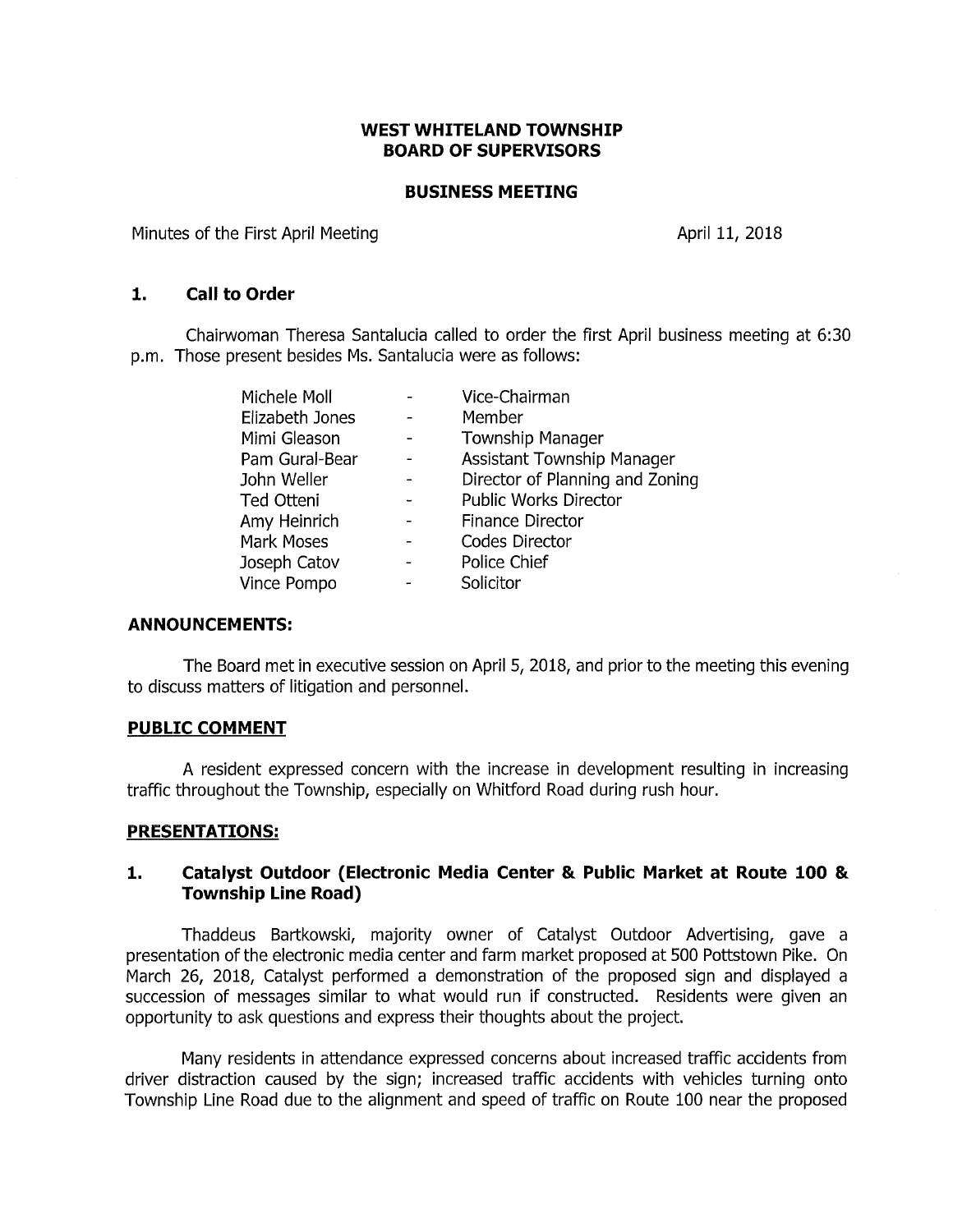Board of Supervisors Minutes of First April Business Meeting April 11, 2018

site; light pollution to neighboring property owners; and decreased property values. Residents also expressed skepticism about the viability of a farm market at the site and disliked the idea of additional traffic that would be generated by it. A few residents in attendance spoke in favor of the project because of the benefits of redeveloping a blighted property and support for a farm market, or did not object to the sign if the light level was similar to that experienced during the demonstration or if the proposed screening could be guaranteed to block the light.

In response to a resident questioning why the Township was even hearing the Applicant's proposal when, under the current Ordinance, billboards are prohibited at the site, Mr. Pompa, Township Solicitor, explained that the Applicant filed a legal challenge to the Township's current Ordinance alleging that the Ordinance is legally deficient regarding provisions for billboards. He explained that under the current Ordinance billboards are permitted along the Route 30 Bypass but billboards cannot be placed there because the State has designated it as a scenic highway. Therefore, the Applicant alleged in the legal challenge that billboards are effectively not permitted in the Township and included regulations to "cure" the legal deficiency in the Ordinance which would allow them to put the billboard where they want to.

Mr. Pompa further explained that this Applicant also has produced a site plan for further consideration in an effort to settle the legal challenge. If the curative amendment proceeds to a formal hearing before the Board, there will be notice and residents can attend and participate if they wish. If the matter proceeds to a hearing and the Board finds that the Ordinance is not deficient, the Applicant could appeal, with the possibility that the Court would grant the Applicant the relief they seek, including approval of the electronic billboard at this site. The ability for everyone to have input might be lost if the matter goes to Court. Under the scenario of a settlement, everyone can provide input about what ultimately is built on the site and consideration of that option is the purpose of tonight's meeting.

Further comments and concerns were taken from the audience.

# **HEARINGS:**

# **1. Hanover Exton Square - Conditional Use Decision & Order**

This is a continuation of the hearing on the application of Hanover R.S. Limited Partnership for conditional use approval for construction of 342 apartment units in a six-story building at the northeast corner of N. Pottstown Pk. and the west entrance to the Exton Square shopping center. Denise Yarnoff was in attendance representing the Applicant.

A Decision and Order marked "Solicitor Draft April 11, 2018" had been reviewed by the Applicant and the Board of Supervisors. Mr. Pompa noted two changes to condition no. 6: Delete the first word "Any" and replace with "The required"; and in the second sentence of condition no. 6 insert the word "required" after the first word "The". Applicant was in agreement with the changes.

A record was taken by Elaine Parrish, Court Reporter.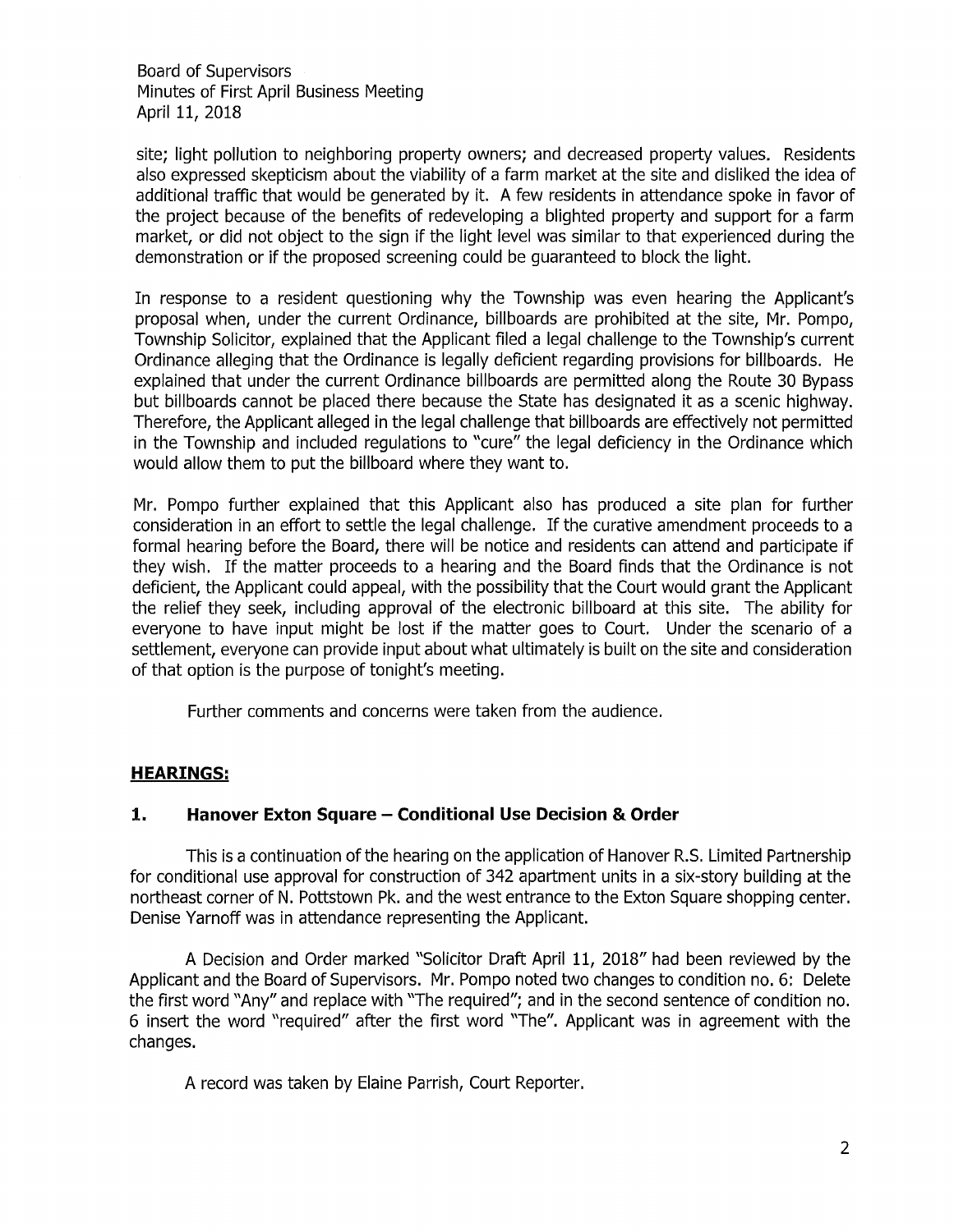Board of Supervisors Minutes of First April Business Meeting April 11, 2018

Ms. Moll made a motion, seconded by Ms. Jones, to approve the Decision and Order marked Solicitor draft April 11, 2018 with the two changes to condition #6 discussed tonight, regarding the conditional use application of the Hanover R. S. Limited Partnership for the construction of a six-story multi-family residential building at 181 North Pottstown Pike in West Whiteland Township. Ms. Santalucia called for public comment and there were none. The motion was unanimously approved.

## **REGULAR BUSINESS:**

## **1. Approval of March 28, 2018 Minutes**

Ms. Jones made a motion, seconded by Ms. Moll, to approve the March 28, 2018 Minutes. Ms. Santalucia called for public comment and there were none. The motion was unanimously approved.

## **2. Accounts Payable Warrant Report**

Ms. Moll made a motion, seconded by Ms. Jones, to approve the April 11,2018, Accounts Payable Warrant Report. Ms. Santalucia called for public comment and there were none. The motion was unanimously approved.

## **3. Resolution 2018-18 Disposition of Media**

Ms. Jones made a motion, seconded by Ms. Moll, to enact Resolution 2018-18, for the disposition of media. Ms. Santalucia called for public comment and there were none. The motion was unanimously approved.

### **NEW BUSINESS:**

# **1. Adoption of Sewer Ordinance Amendment - Tapping Fees & Sewer Rental**

Ms. Moll made a motion, seconded by Ms. Jones, to adopt Ordinance No. 440 amending Chapter 253 "Sewers and Sewage Disposal", by consolidating Part 1, "Sewer Rental Fees, Article I, Rates and Charges", and Part 5, "Tapping Fees, Article VI, Imposition", into a restated and amended Part 1, "Sewer Rates, Charges and Fees". Ms. Santalucia called for public comment and there were none. The motion was unanimously approved.

# **2. Adoption of Building Code Amendment - One- and Two Family Dwellings** & **Plumbing**

Ms. Jones made a motion, seconded by Ms. Moll, to adopt Ordinance No. 441 amending Chapter 129, "Uniform Construction Code, Article III, One- and Two-Family Dwellings", and Article V, Plumbing, of the Code of the Township of West Whiteland. Ms. Santalucia called for public comment and there were none. The motion was unanimously approved.